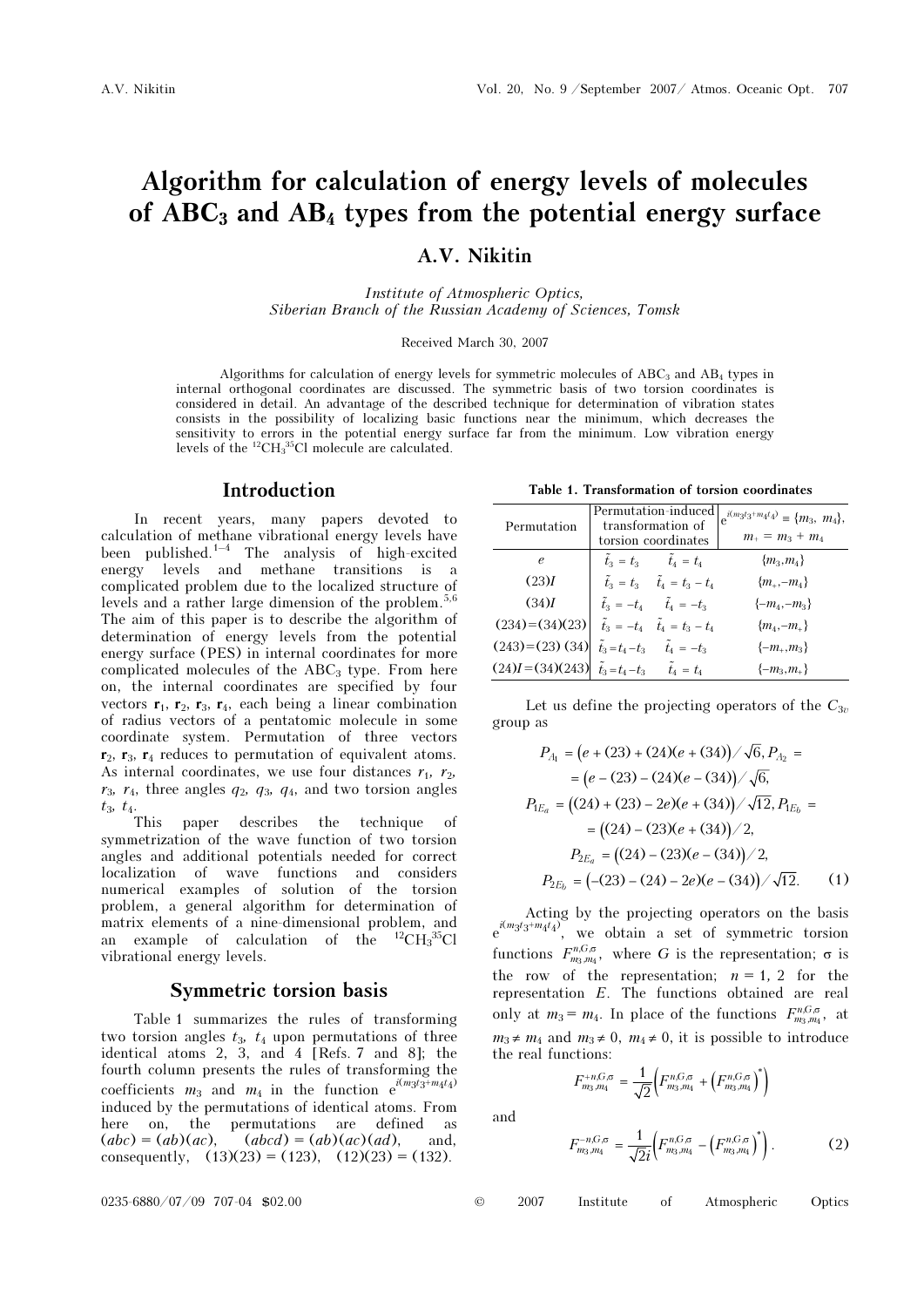In particular cases  $m_3 = 0$  and  $m_4 = 0$ , only three of six functions (1) remain, and in this case the normalization of the functions differs from Eq. (1). Selecting all pairs of non-negative  $m_3$  and  $m_4$  so that  $m_3 + m_4 \le m_{\text{max}}$  and  $m_4 \le m_3$ , we obtain the complete symmetric basis. The area of  $m_3$  and  $m_4$  values determining the complete basis (2) is marked in Fig. 1.



Fig. 1. Area of values determining the basis (2) (the square shows the range of all  $m_3$  and  $m_4$  values obtained through permutations).

An alternative method for constructing the symmetric basis is the numerical solution of the twodimensional torsion problem followed by symmetrization. Fixing the coordinate  $t_4$  equal to its equilibrium value, we can find one-dimensional eigenfunctions  $T_n(t_3)$ . Solving the two-dimensional problem in the basis  $T_{n_3}(t_3)T_{n_4}(-t_4)$  with the kinetic energy operator

$$
T = -\frac{\hbar^2}{mr_e^2} \left( \frac{\partial^2}{\partial t_3^2} + \frac{\partial^2}{\partial t_4^2} + \frac{\partial}{\partial t_3} \frac{\partial}{\partial t_4} \right),\,
$$

we find eigenvectors and the corresponding energies. The eigenvectors obtained are not always transformed correctly upon permutations. Thus, double degenerate vectors with close energies can be linear combinations of vectors transformed by the representation E. Using the rules from Table 1, we can find how two eigenvectors transform upon the permutation  $(23)I$ :

$$
(23)I\begin{pmatrix} f_1 \\ f_2 \end{pmatrix} = \begin{pmatrix} -a & b \\ b & a \end{pmatrix} \begin{pmatrix} f_1 \\ f_2 \end{pmatrix}.
$$
 (3)

Let us find such rotation that the vector  $(f_1, f_2)$  is transformed into the vector  $(f_1', f_2')$ , being transformed similarly to Eq. (3) with  $a = 1/2$ ,  $b = \sqrt{3}/2$ . This rotation results in two vectors, which are then transformed by the representation  $E$ . The eigenvectors of the symmetry  $A_1$  and  $A_2$  do not require an additional rotation. A disadvantage of this approach is the fact that the high-excited functions not always can be easily symmetrized, but it is easier to calculate contracted torsion matrix elements in this basis.

### Additional potentials

The introduction of additional potentials is reasonable, when the used potential behaves incorrectly at some points of the coordinate space or when additional localization of wave functions is necessary. For the two-dimensional torsion basis, we use the potential of the symmetry  $A_1$  in the form

$$
V_{A_1}(t_3, t_4) = f(t_3) + f(-t_4) + f(-t_3 + t_4). \tag{4}
$$

Figure 2 shows the two-dimensional torsion surface of the <sup>12</sup>CH<sub>4</sub> potential at the equilibrium coordinates r and  $q$ . Two deep minima correspond to the points (120, 240) and (240, 120) in the space  $t_3$ ,  $t_4$ .



Fig. 2. Two-dimensional torsion PES (from 0 to 360°) in the coordinates  $t_3$ ,  $t_4$  (left); two minima at (120, 240) and (240, 120). The same surface with the additional potential removing the minimum at (240, 120) (right).

If we solve the problem for eigenvalues with such potential, then the solutions will be doubled. The introduction of the additional potential (4) with  $f(t) = 0.00012(\sin(t) + \sqrt{3}/2)^{10}$  removes one minimum. In this case, the eigenvectors at the needed minimum change insignificantly. In some cases, it is necessary to lift the edges of the potential well. This can be done with the additional potential, proportional to  $f(t) = (\cos(t) + 1/2)^{10}$ . For some molecules, it is reasonable to introduce additional angular potentials. For example, for  ${}^{12}CH_4$  we can introduce the additional potential, proportional to  $\sum_{ij}$ (cos(q<sub>ij</sub>+1/3)n, where n is greater than or equal to

the maximal power used in the angular part of PES. The introduction of additional potentials extends the applicability of the PES program for different molecules.

# Numerical examples of application of the torsion basis

Table 2 presents the examples of solution of the two-dimensional torsion problem. The first seven eigenvalues nearly coincide.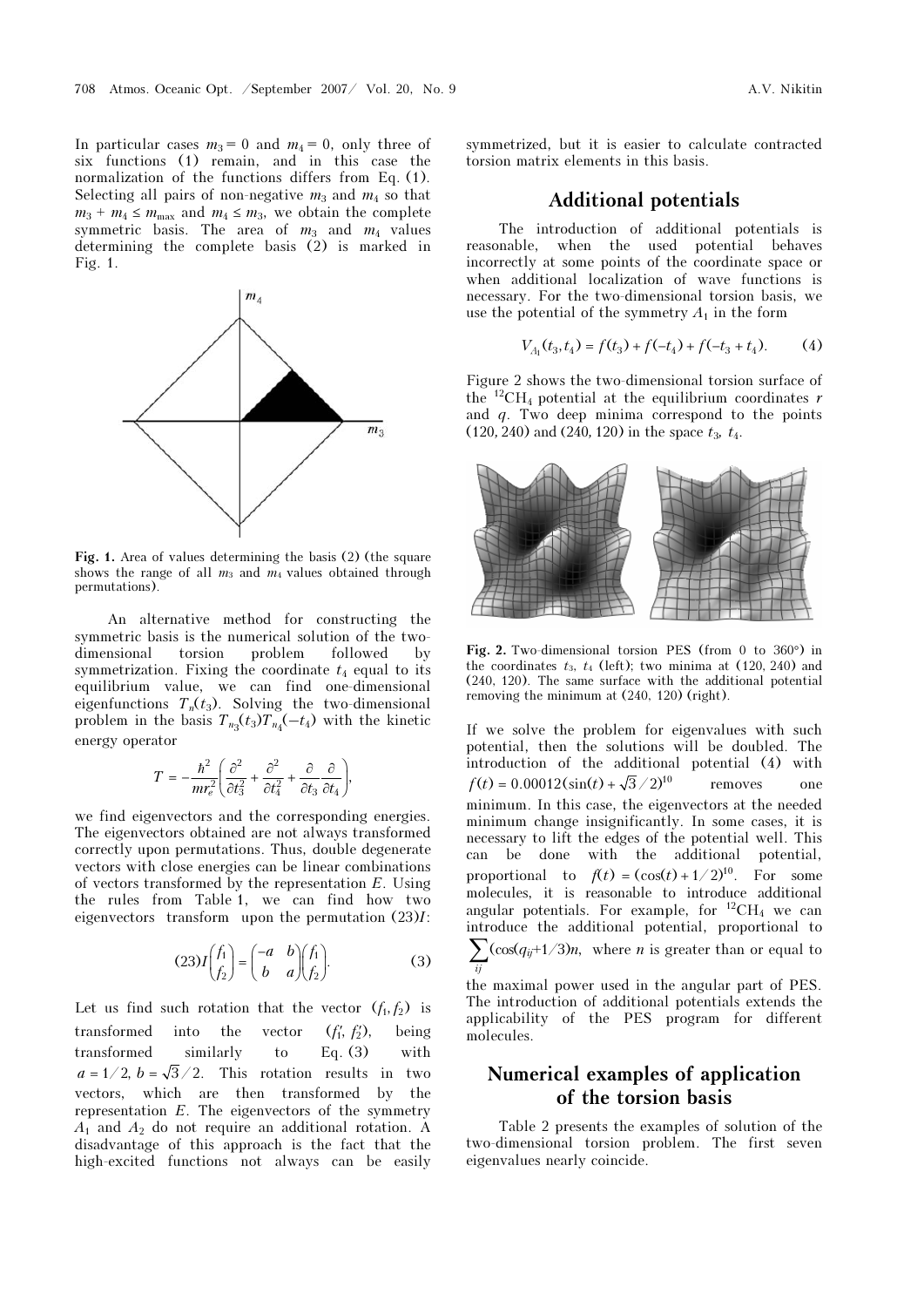| Representation | $t_{n_3}(T_3)t_{n_4}(-t_4)$ | Basis $(2)$             |                          |  |
|----------------|-----------------------------|-------------------------|--------------------------|--|
|                |                             | $M_{\rm max} = 35$      | $M_{\rm max}=40$         |  |
| A <sub>1</sub> | 1312.785146                 |                         | 1312.785146 1312.785146  |  |
| E              | 2621.432267                 | 2621.432267 2621.432267 |                          |  |
| A <sub>1</sub> | 3918.344736                 |                         | 3918.344736 3918.344736  |  |
| E              | 3927.744705                 | 3927.744705.3927.744705 |                          |  |
| E              | 5212.684394                 |                         | 5212.684390 5212.684390  |  |
| $A_1$          | 5231.746970                 |                         | 5231.746968 5231.746968  |  |
| A <sub>2</sub> | 5231 823276                 |                         | 5231.823269 5231.823269  |  |
|                |                             |                         |                          |  |
| A <sub>2</sub> | 13009.316066                |                         | 13009.23010013009.230014 |  |
| A <sub>1</sub> | 13009.316348                |                         | 13009.23039413009.230308 |  |
| A <sub>1</sub> | 13999.279505                |                         | 13998.04290713998.041412 |  |
| E              | 14010.745382                |                         | 14009.81839914009.816693 |  |

Table 2. Comparison of solutions of the two-dimensional torsion problem for three bases

Eigenvalues in the range  $13000-14000$  cm<sup>-1</sup> differ markedly, since the basis  $T_{n_3}(t_3)T_{n_4}(-t_4)$  was restricted by the product of  $T_{n_3}(t_3)$  and  $T_{n_4}(-t_4)$  so that the total energy of one-dimensional eigenvalues was lower than  $80000 \text{ cm}^{-1}$ . The number of basis functions for the basis  $T_{n_3}(t_3)T_{n_4}(-t_4)$  was 1020. The number of basis functions for the basis (2) with  $m_{\text{max}}$ =35(40) was 666(861), 595(780), and 1260(1640), respectively, for the  $A_1$ ,  $A_2$ , and E blocks, while the number of nonsymmetric basis functions was 3781(4921).

# Calculation of vibrational matrix elements

The problem of determination of vibrational matrix elements is computationally expensive. A simple method of sequential computation of matrix elements is possible only for a very small basis. Initially, PES is determined in the basis of vibrational trees like in Ref. 9. Figure 3 shows the tree structure, whose each branch corresponds to the representation of the permutation group of three identical atoms. Leaves of the PES tree contain various symmetrized coordinates  $R(r_1)$ ,  $R_3(r_2, r_3, r_4)$ ,  $T(t_3, t_4)$ ,  $Q(q_2, q_3, q_4)$ .



The tree of wave functions is defined analogously, but their leaves represent symmetrized one-, two-, and three-dimensional wave functions. Using 9G symbols for the point group  $C_{3v}$ , it is possible to reduce the calculations of a reduced matrix element to the calculation of one-, two-, and three-dimensional reduced matrix elements. For the efficient operation of this algorithm, it is necessary to have a memory capacity sufficient for storage of one-, two-, and three-dimensional reduced matrix elements.

 Another method applied, in particular, for CH<sup>4</sup> consists in preliminary solution of the radial and angular problems, followed by solution of the complete problem in the basis of radial and angular eigenfunctions. In this case, the problem is in the calculation and storage of angular matrix elements.

 In some cases, it is possible to apply a somewhat improved method of sequential computation of matrix elements. For this purpose, wave functions and PES terms are sorted first with respect to the angular part and then with respect to the radial part. All radial matrix elements are precalculated and stored in the memory. Then every calculated angular matrix element is multiplied by a radial matrix element and the resultant matrix element is saved on the disk. Such a scheme does not require the storage of angular matrix elements in the memory, but does not use the advantages of high symmetry of the problem. The selection of some or other computational scheme depends, to a great extent, on the form of PES representation.

# Calculation of vibrational levels of the  ${}^{12}CH_{3}{}^{35}Cl$  molecule

Table 3 presents the experimental vibrational energy levels of the<sup>12</sup>CH<sub>3</sub><sup>35</sup>Cl molecule along with those calculated from the six-order PES.<sup>10</sup>

Table 3. Vibrational energy levels of  $^{12}CH_3$   $^{35}Cl$ 

|            |            | Calculation I Calculation II |
|------------|------------|------------------------------|
| 732 84216  | 733.580255 | 733.0826                     |
| 1018.07090 | 1017.585   | 1015.914                     |
| 1354.88112 | 1359.794   | 1355.645                     |
| 1452.17844 | 1452.926   | 1451.302                     |
| 1456.76266 | 1458.867   | 1457.767                     |
| 1745.37113 | 1745.833   | 1744.97                      |
| 2029.37523 | 2031.441   | 2028.798                     |
| 2038.32636 | 2039.59    | 2037.216                     |
| 2080.53577 | 2082.950   | 2084.948                     |
| 2171.88765 | 2175.591   | 2174.777                     |
| 2182.57173 | 2184.234   | 2183.205                     |
| 2367.72216 | 2376.223   | 2374.192                     |
| 2464.90270 | 2468.811   | 2465.555                     |
| 2467.66902 | 2469.278   | 2467.276                     |
| 2461.64821 | 2464.098   | 2461.721                     |
| 2463.81796 | 2466.634   | 2464.734                     |
| 2879.360   | 2882.618   | 2880.711                     |
| 2967.777   | 2969.623   | 2968.632                     |
| 3039.286   | 3044.760   | 3042.556                     |
|            | Experiment |                              |